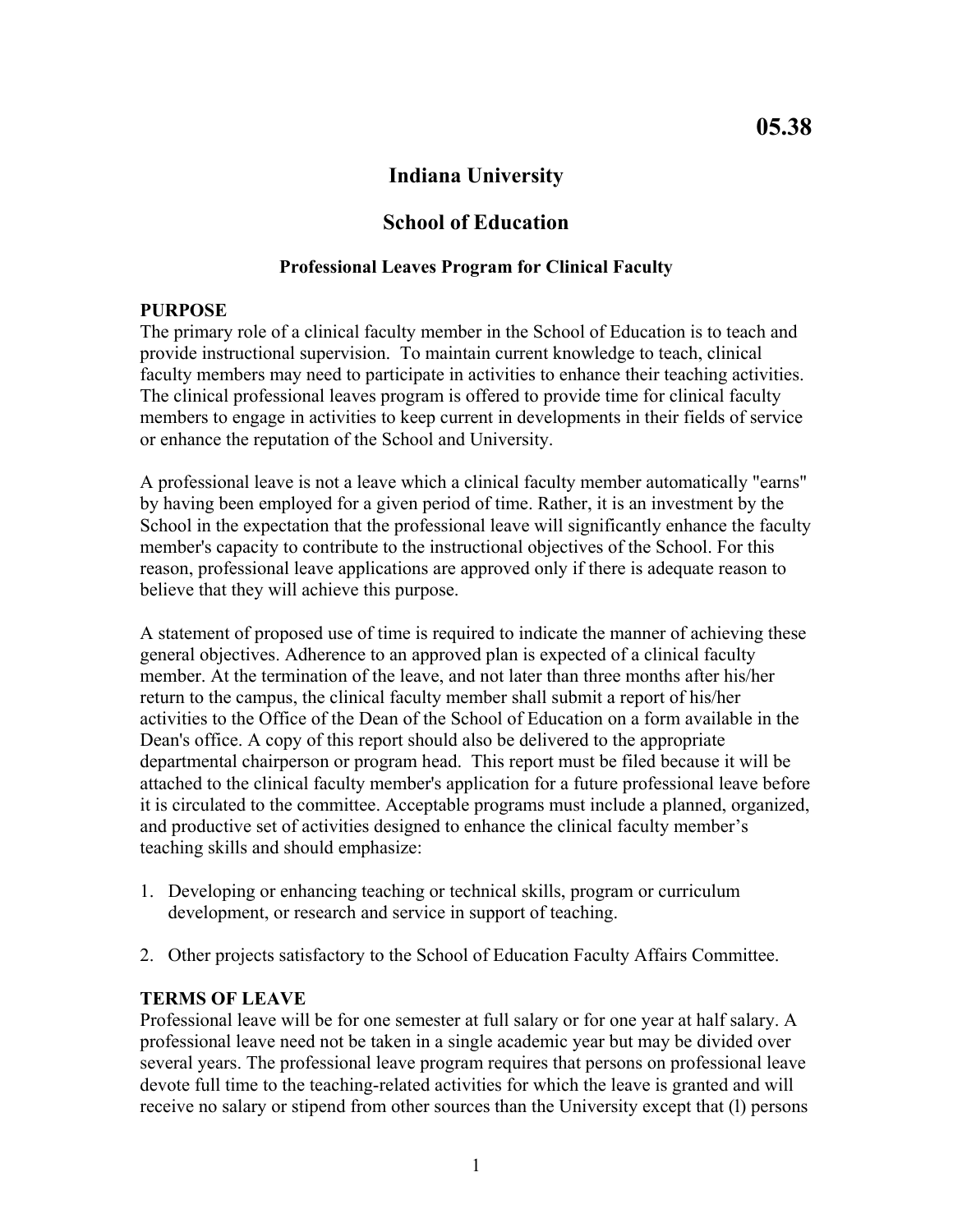on leave for a year at half pay may engage in other activity consistent with that for which leave is granted and receive salary, stipend, or honoraria from other sources in such amounts that total salary, stipend, and honoraria do not exceed approximately the annual income normally earned, and (2) persons on leave may receive grants from other sources for travel and research expenses incident to their activity.

### **ELIGIBILITY**

A clinical faculty member in the School of Education at Indiana University is eligible for one professional leave during each period of seven year's full-time service (including time on professional leave), following the completion of the first six years of full-time service as a clinical faculty member.

For example, a faculty member may be granted one professional leave in the seventh, eighth, ninth, tenth, eleventh, twelfth, or thirteenth year of service, and one in the fourteenth, fifteenth, sixteenth, seventeenth, eighteenth, nineteenth, or twentieth year of service. Ordinarily, however, a professional leave will not be granted within less than four years following a preceding professional leave. For example, a clinical faculty member who is granted professional leave in the twelfth year would not again be eligible until the seventeenth year. Leaves without pay do not count as part of the period by which eligibility for professional leave is determined, except that recipients of nationally or internationally competitive fellowships may count up to one year toward their next professional leave. The professional leave program applies only to persons who will return to their positions in the School of Education for at least one academic year following a period of professional leave. For example, a professional leave will not be granted for the last year of a clinical faculty member's service prior to retirement. To be eligible for professional leave, a clinical faculty member must agree to reimburse Indiana University for any salary, retirement contributions and insurance premiums paid during the professional leave in the event the clinical faculty member does not return for at least one year following the leave.

### **SCHEDULING**

As far as possible, departmental schedules should be arranged so as to permit eligible members of the staff to take leaves. In arranging schedules, an attempt should be made to minimize the cost of substitute instruction and the disruption of the departmental program. To facilitate planning, clinical faculty members who intend to apply for leave during any part of one school year must give notice of intention to apply to the appropriate departmental chairperson by September 15, and applications shall be submitted to the Executive Associate Dean no later than October 1 of the preceding school year. Application forms may be obtained from the School of Education web site.

### **ADMINISTRATION**

Applications for leave will initiate with the eligible clinical faculty member. The application will be routed through the Dean's office for appropriate action.

## **Department**

The departmental chairperson is responsible for assuring that no essential departmental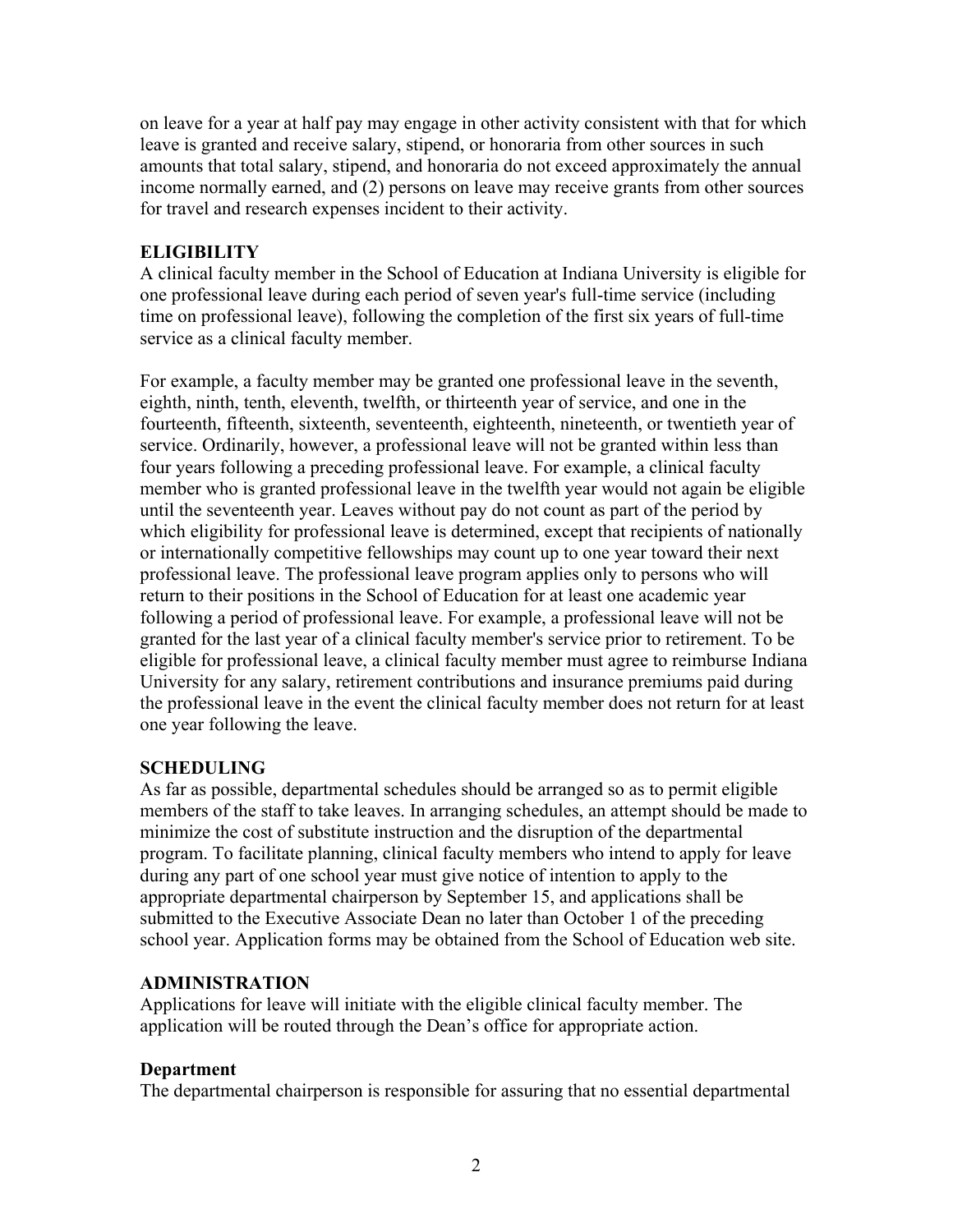and student needs are jeopardized because of the number of faculty members in a given area on sabbatical or professional leave. The chairperson will attach a statement showing the proposed schedule adjustments to permit the leave. The departmental chairperson is also responsible for attaching a specific evaluation of the faculty member's project. The chairperson may utilize the advice of a departmental committee or of individual colleagues, here or elsewhere. Even if the chairperson does not approve the project, it must be forwarded to the Dean of the School of Education for review.

### **Executive Associate Dean of the School of Education**

The Executive Associate Dean will determine eligibility for a professional leave.

#### **Faculty Affairs Committee**

The Faculty Affairs Committee of the School of Education will review the application and make a recommendation to the Dean about the proposal. The Committee may, at its discretion, ask the clinical faculty member for more information or suggest changes to the proposal and invite resubmission prior to making a final recommendation to the Dean. In arriving at its recommendation, the Committee will take into consideration the record of accomplishment on previous professional leaves and the instructional needs of the School. The Committee may call upon other members of the faculty or on outside experts for an evaluation of the merits of the proposal.

The Dean's Office may also ask the chairperson of the department if scheduling problems present obstacles to granting leave. If the number of otherwise acceptable applications for one semester or year is so great as to cause excessive expense to the School or an unreasonable increase in the teaching load of other staff, the Dean's Office will determine a schedule of priorities among the applications.

The applicant will be given the opportunity to make representation to the Committee, as well as to the Dean's Office, if recommended by the department chair, Committee, or Dean to support the application. The Dean of the School will notify the applicant of the final decision on the proposal and a copy of the notification will be sent to the appropriate department chairperson. However, a favorable recommendation by the Committee and the Dean of the School of Education establishes sufficient likelihood of a grant of professional leave so that applicants are justified in proceeding with plans and arrangements for leave.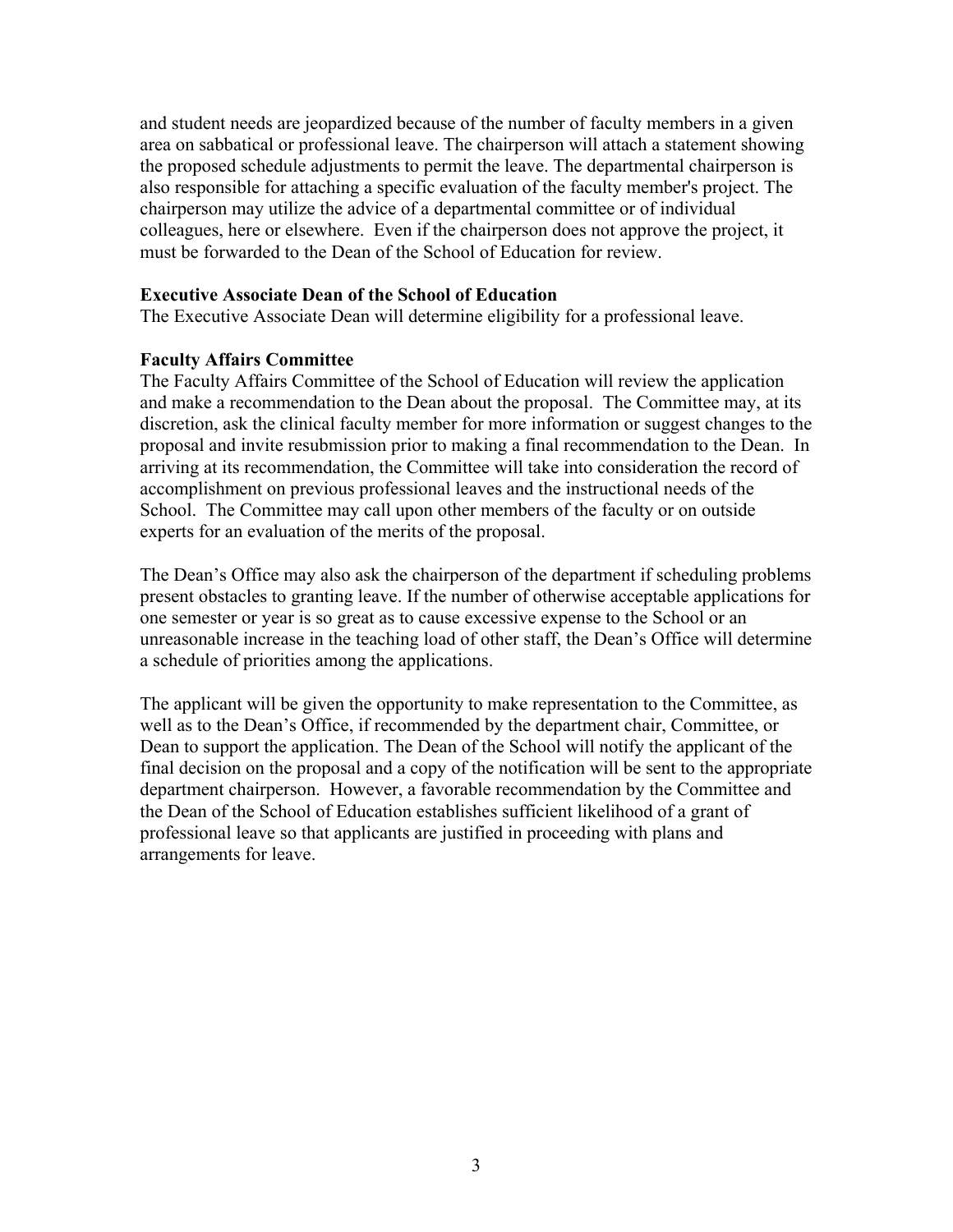### **SCHOOL OF EDUCATION APPLICATION FOR PROFESSIONAL LEAVE FOR CLINICAL FACULTY**

Name:

Academic Title:

Department:

Effective date of initial appointment as a full-time clinical member of the faculty of Indiana University:

Periods of previous professional leave:

Periods of leave of absence other than professional leave:

With Pay—

Without Pay—

Indicate period for requested leave. (Options include one semester at full pay, a full academic year at half pay, or a divided leave as described in the documentation of professional leaves for clinical faculty.)

**Action by Department Chairperson**: Please attach a statement (a) evaluating the proposed project and (b) explaining scheduling adjustments that can be made within the department. The evaluation may be based on advice from a departmental committee, from colleagues, or from external evaluators. Whether or not the chairperson approves the application, it must be forwarded to the dean of the School.

I (do) (do not) recommend the approval of this professional leave project. (Attach explanatory memo.)

 $\frac{1}{2}$  ,  $\frac{1}{2}$  ,  $\frac{1}{2}$  ,  $\frac{1}{2}$  ,  $\frac{1}{2}$  ,  $\frac{1}{2}$  ,  $\frac{1}{2}$  ,  $\frac{1}{2}$  ,  $\frac{1}{2}$  ,  $\frac{1}{2}$  ,  $\frac{1}{2}$  ,  $\frac{1}{2}$  ,  $\frac{1}{2}$  ,  $\frac{1}{2}$  ,  $\frac{1}{2}$  ,  $\frac{1}{2}$  ,  $\frac{1}{2}$  ,  $\frac{1}{2}$  ,  $\frac{1$ 

(Chairperson) (Date)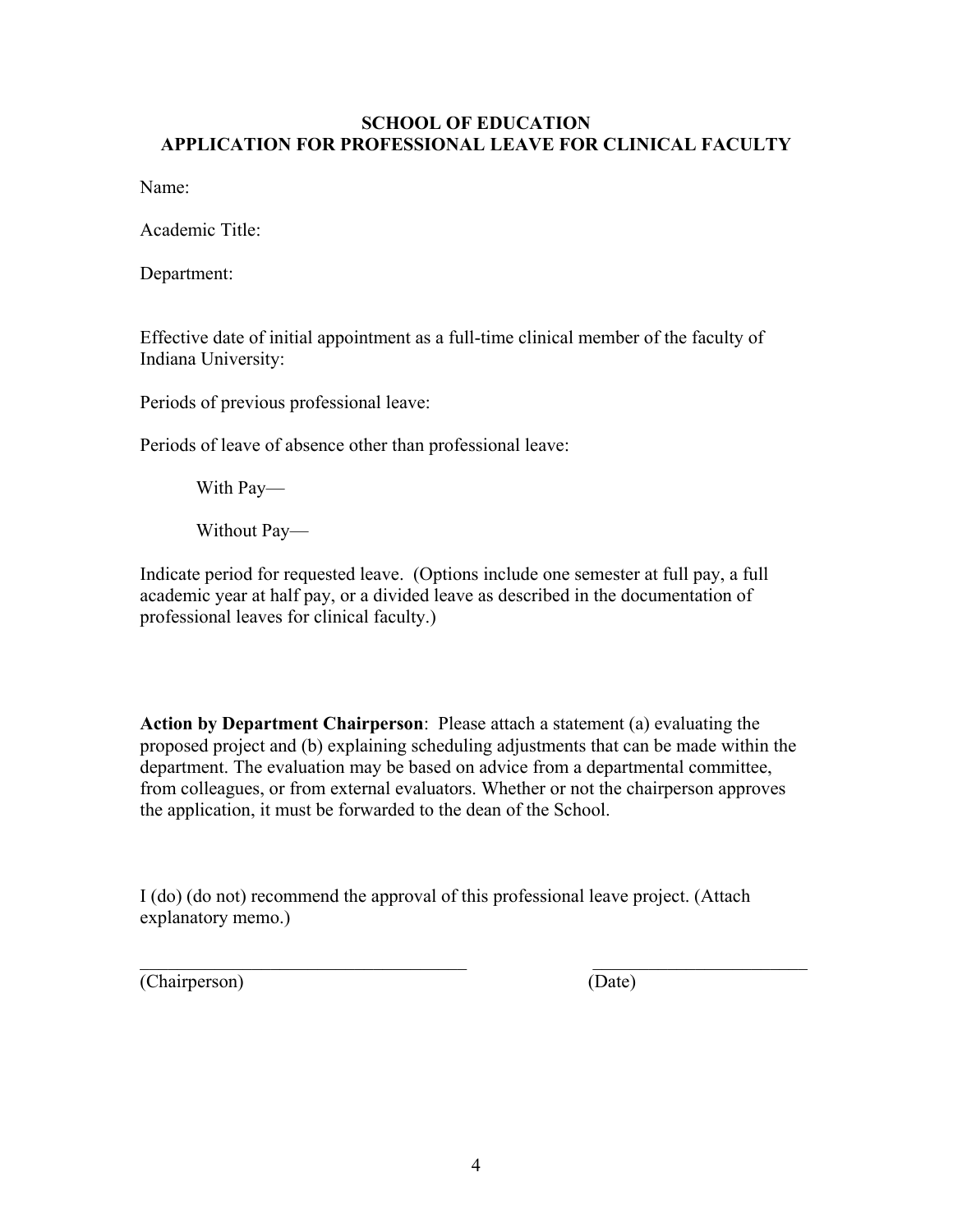(If necessary, attach extra sheets)

- 1. **Title of Proposed Professional-Leave Project**.
- 2. **Description of Project**. Describe your project below. Make clear the purpose of the project and explain its rationale. Provide enough detail on procedures, time schedule, and resources so that the plan can be judged for thoroughness of planning and for feasibility. Explain how you intend to allocate your time to the different tasks you plan to undertake.
- PLEASE NOTE: If you have submitted a grant application for the project you wish to pursue while on professional leave, you may attach a copy and on this page and the following page fill in any information that is not contained in the grant application.

3. **Location of Project**. State the principal location of your project. Indicate plans for travel and arrangements for use of libraries, laboratories, or work with colleagues at other institutions. If you plan to work at other libraries, archives, institutions, laboratories, or the like, please indicate whether you have yet secured permission to do so.

4. **Applicant's Qualifications**. Summarize your academic background and accomplishments related to this project that bear upon its probable success. Attach a current curriculum vitae and other relevant data.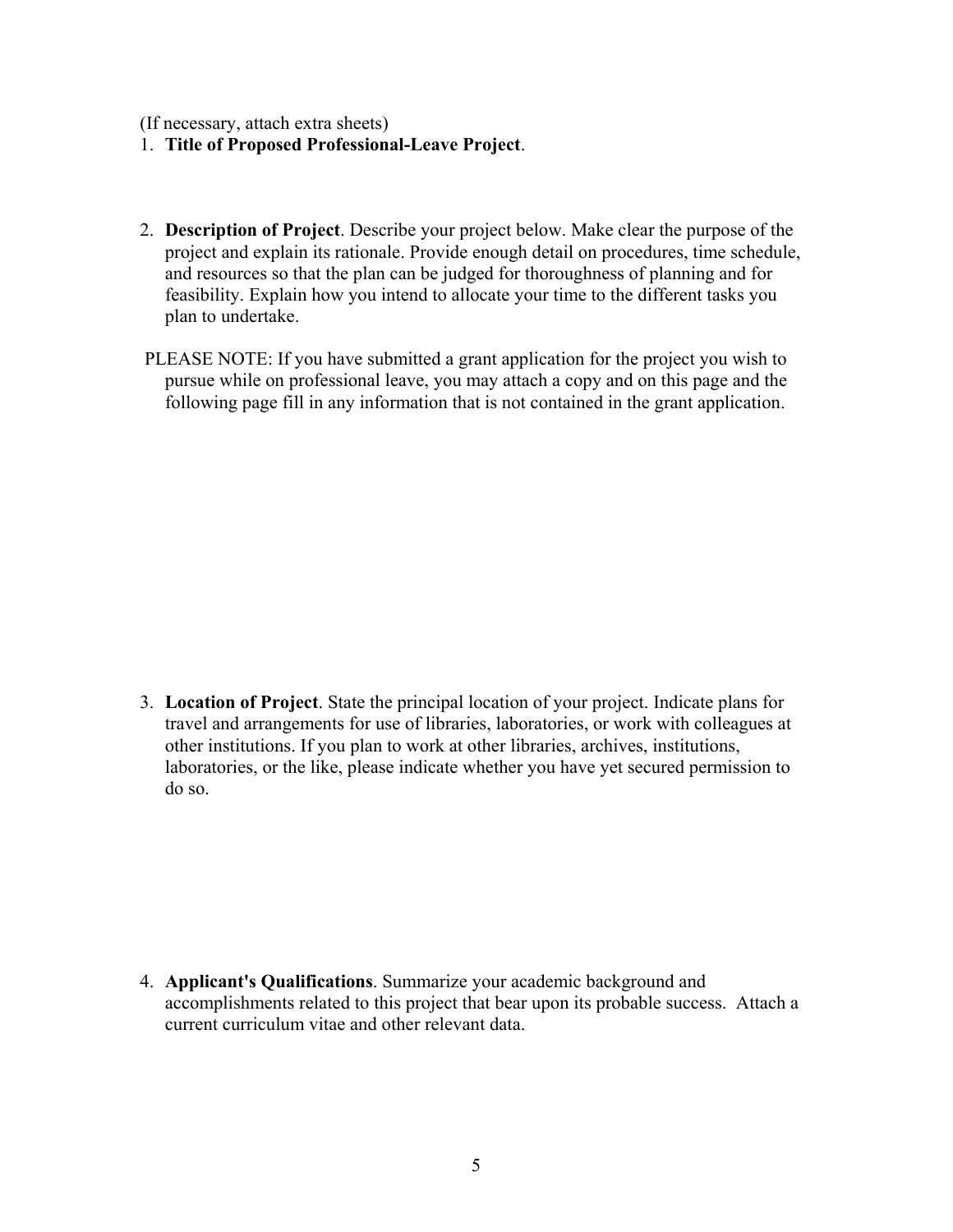5. **Sources and Amounts of Funds**. List sources and amounts of funds in the form of grant, fellowship, allowance for expenses, or payment for services (including approved teaching) during the period of the professional leave. (Please note that such funds must be paid for services which are consistent with the professional leave program. Therefore, most regular teaching, consulting, or similar activities may not be used to supplement a professional leave stipend.)

6. **Value to the School of Education**. Explain how this leave will provide value to the School of Education. As part of this explanation, note how your project meets the guidelines for professional leaves described in the professional leaves policy.

### 7. **Signature of Applicant**.

 I have read the School of Education rules governing the professional leave of absence. I agree not to accept any employment during the period of leave that has not been explained in this application. *In the event I do not return for at least one year immediately following the professional leave, I agree to reimburse Indiana University for any salary, retirement contributions, and insurance premiums paid during the professional leave.* 

(Signature of Applicant) (Date)